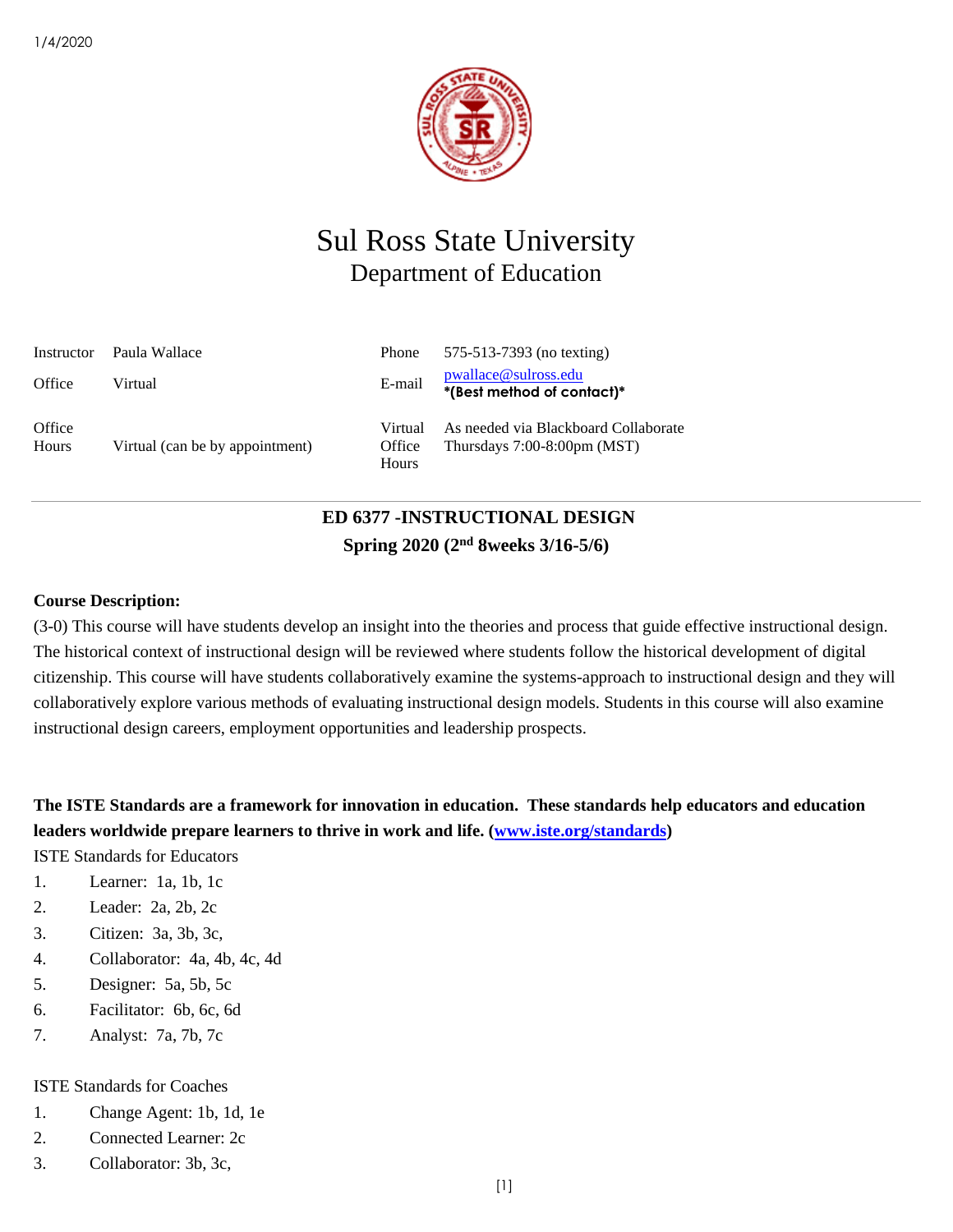- 4. Learning Designer: 4a, 4b, 4c, 4d
- 5. Professional Learning Facilitator: 5a, 5b, 5c
- 6. Data-Driven Decision-Maker: 6a, 6b, 6c
- 7. Digital Citizen Advocate: 7a, 7b, 7c, 7d

ISTE Standards for Educational Leaders

- 1. Equity and Citizenship Advocate: 1a, 1b, 1c, 1d
- 3. Empowering Leader: 3a, 3b, 3c, 3d
- 4. Systems Designer:
- 5. Connected Learner: 5a, 5b, 5c, 5d

ISTE Standards for Administrators

- 1. Visionary Leadership: 1a, 1b
- 2. Digital Age Learning Culture: 2d,
- 3. Excellence in Professional Practice: 3a, 3b, 3c, 3d
- 5. Digital Citizenship: 5a, 5b, 5c, 5d

### **Required Textbook:** None-provided by instructor [\(Open Resources Standards Rubric\)](https://www.achieve.org/files/AchieveOERRubrics.pdf) **Required Readings: Provided in Blackboard Course (see reference page)**

### **Requirements:**

Students will:

- Participate and collaborate in online discussions, assignments, and activities
- Utilize Blackboard on the SRSU website to fulfill course requirements
- Utilize Voicethread links to participate in oral discussions
- Practice professional conduct and ethics and respectful learning exchanges
- Preserve confidentiality of information shared regarding student, family, or school district experiences
- Turn in assignments on or before the due day or be subject to a 5% reduction in grade for each day assignment is late

### **Course Requirements:**

- Attendance
	- Students should refer to the *Online Absence Policy* posted in Blackboard under the tab Course Information regarding participation in an online course.
- Daily Readings
	- We will be covering an enormous amount of information in a **VERY** short amount of time because this is 40 day accelerated course. A large part of the **graduate student** responsibility in this course will be to devote time to the course information. Please note which and what information will be covered and read ahead to keep up with the rigorous pace of the course.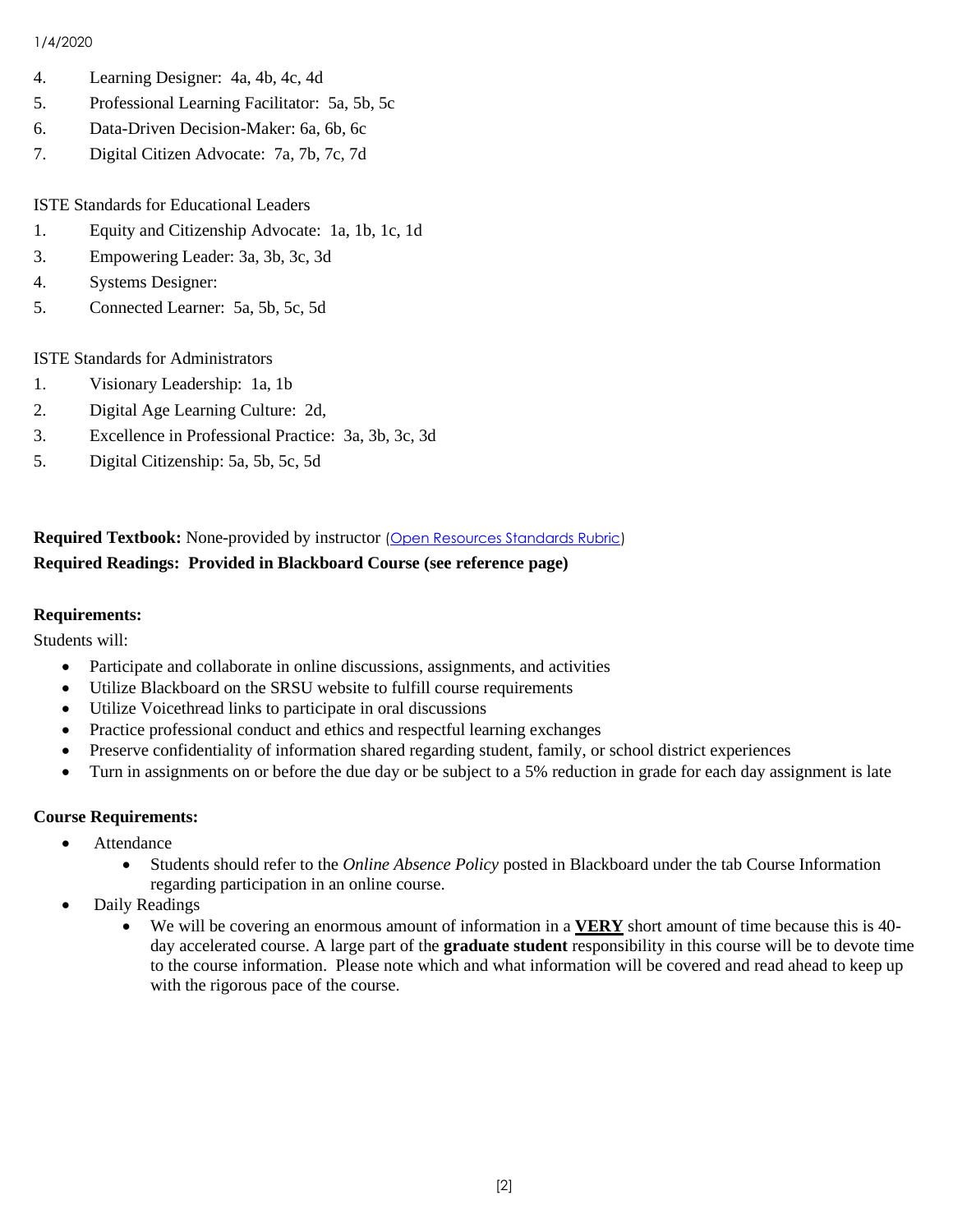### **Grading Policy:**

| <b>Assignments</b>                 | <b>Number</b> | <b>Points</b> | <b>Total</b> |
|------------------------------------|---------------|---------------|--------------|
| Week 0                             |               |               |              |
| Written Introductory Discussion    | 1             | 25            | 25           |
| <b>Contact Information</b>         | 1             | 25            | 25           |
| <b>Creating Blog Account</b>       | 1             | 50            | 50           |
| <b>Academic Honesty Assignment</b> | 1             | 25            | 25           |
| Syllabus Quiz                      | 1             | 25            | 25           |
| <b>Week 1-8</b>                    |               |               | 0            |
| <b>Weekly Discussion Forums</b>    | 8             | 50            | 400          |
| <b>Weekly Oral Discussion</b>      | 8             | 50            | 400          |
| <b>Final Project Prep</b>          | 3             | 100           | 300          |
| <b>Final instructional Design</b>  |               |               |              |
| Project                            | 1             | 450           | 450          |
| Philosophy of Instructional        |               |               |              |
| Design                             | 1             | 300           | 300          |
|                                    |               |               |              |
|                                    |               |               | Total=2000   |
| A=1800-2000                        |               |               |              |
| B=1600-1799                        |               |               |              |

| A=1800-2000 |  |
|-------------|--|
| B=1600-1799 |  |
| C=1400-1599 |  |
| D=1200-1399 |  |
| < 1200=F    |  |

# **Course Schedule**

| <b>WEEK</b>                                    | <b>ASSIGNED WORK</b>                                  | <b>OPEN DATE</b> | <b>CLOSE DATE</b> |
|------------------------------------------------|-------------------------------------------------------|------------------|-------------------|
| Week 0                                         | Course Information & Week 0 Activities                | 3/16/20          | 3/22/20           |
| Week 1                                         | History of Instructional Design                       | 3/16/20          | 3/22/20           |
| Week 2                                         | Instructional Design Introduction                     | 3/20/20          | 3/28/20           |
|                                                | Project Prep #1                                       | 3/16/20          | 3/31/20           |
| Week 3                                         | <b>Instructional Analysis</b>                         |                  | 4/3/20            |
| Week 4                                         | <b>Instructional Design Models</b>                    | 4/1/20           | 4/8/20            |
|                                                | Project Prep #2                                       | 3/26/20          | 4/12/20           |
| Week 5                                         | E-Learning & Media Production in Instructional Design |                  | 4/14/20           |
| Week 6                                         | <b>Evaluating Instructional Design Models</b>         | 4/10/20          | 4/20/20           |
|                                                | Project Prep #3                                       | 4/6/20           | 4/23/20           |
| Week 7<br><b>Instructional Design Research</b> |                                                       | 4/18/20          | 4/26/20           |
| Week 8                                         | <b>Instructional Design Careers</b>                   | 4/24/20          | 5/2/20            |
| Capstone                                       |                                                       |                  |                   |
| <b>Artifact</b>                                | Final Instructional Design Project & Philosophy       | 3/26/20          | 5/6/20            |

### *All assignments are due on the scheduled date no later than 11:59 pm CST.*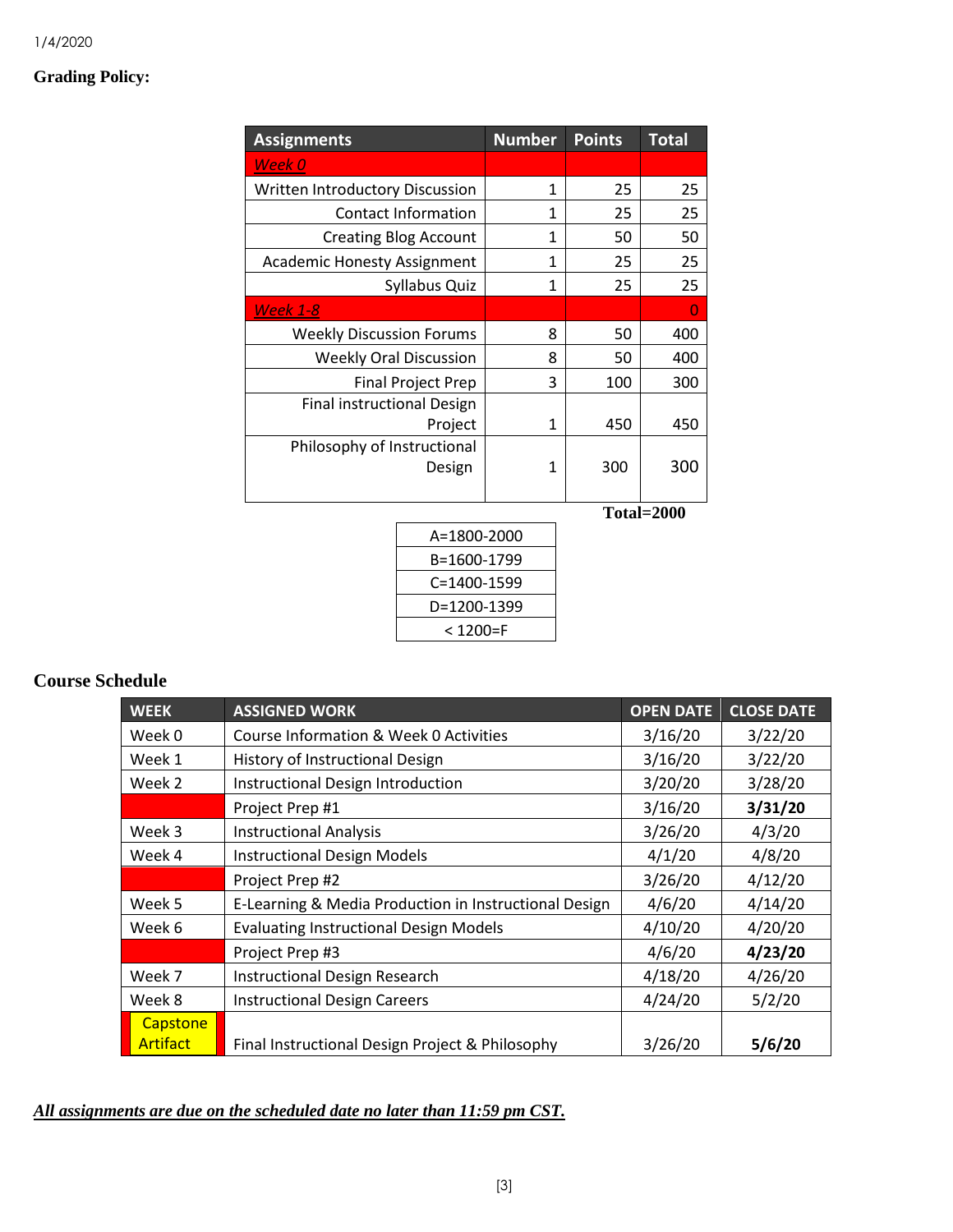**Grading: All assignments are due on the date posted. Late work WILL NOT be accepted! The only exception to this is medical emergencies (doctor excuse required) or family death (your name must be listed in the obituary).** 

**Educator Standards Addressed in for Instructional Design-: Educational Technology Standard**

### **Class will address the following Student Learning Outcomes (SLOs):**

This course is designed as an introduction to the field of instructional design and technology. By the end of the course, students will be able to:

- Define key terms and concepts of the field of instructional design and technology
- Understand and demonstrate processes of designing and evaluating instructional design
- Demonstration and application of learning theory to the design process
- Understand the applications of the field ID in all settings (educational and industry)
- Know the past and future trends of the field including research design and methodology
- Understand the networking, competencies and expectations for IDT professionals

**Attendance Policy:** Students are expected to attend all scheduled on- campus classes. Prompt arrival for class is expected. Students in web-enhanced or web classes are expected to log in several times each week to the Blackboard course site on the Internet site. The instructor will monitor the Blackboard log-ins for attendance points. Students are to make themselves aware of the SRSU policies on Absences and Class Attendance posted in the SRSU Student Handbook. SRSU Class Attendance policy states "The instructors may, at their discretion, drop a student from a course when the student has a total of nine absences." SRSU policy states "An absence is defined as non-attendance in fifty minutes of class; for example, non-attendance in a one and one-half hour class will constitute one and one-half absences and non-attendance in a three hour class will constitute three absences." Therefore, non-attendance for Weekend Format classes calculates to: Saturday (7 hrs of class time) = 8.4 absences and Sunday (4 hrs of class time) = 4.8 absences. Make up work is at the discretion of the instructor as it relates to "explained or excused" absences. The Absences/Class Attendance policy includes all absences excused or unexcused. In this course you are expected to attend all classes, to be punctual, and to complete all assignments on time.

### **ADA Accommodations:**

Sul Ross State University is committed to equal access in compliance with the Americans with Disabilities Act of 1973. It is the student's responsibility to initiate a request for accessibility services. Students seeking accessibility services must contact: Mary Schwartze, M. Ed., L.P.C., in Counseling and Accessibility Services, Ferguson Hall, Room 112. The mailing address is P.O. Box C-122, Sul Ross State University, Alpine, Texas Telephone: 432-837- 8691. E-mail: [mschwartze@sulross.edu](mailto:%20%20mschwartze@sulross.edu) .

**Tobacco Policy:** Tobacco is not permitted on the Sul Ross campus.

**Academic Integrity**: Students in this class are expected to demonstrate scholarly behavior and academic honesty in the use of intellectual property. A scholar is expected to be punctual, prepared, and focused. Examples of academic dishonesty include but are not limited to: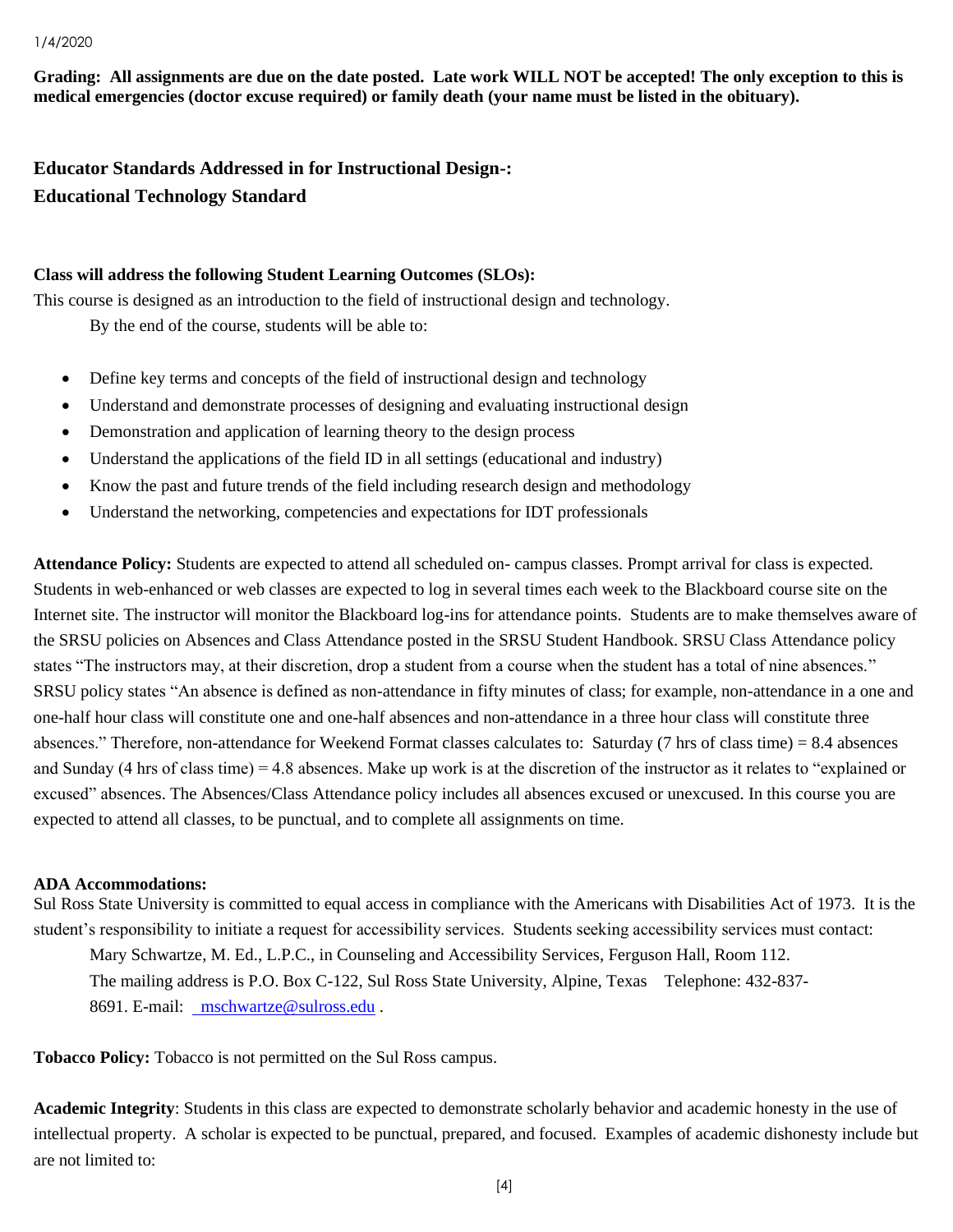Turning in work as original that was used in whole or part for another course and/or professor; turning in another person's work as one's own; copying from professional works or internet sites without citation.

### **Distance Education Students:**

*Distance Education Statement*: Students enrolled in distance education courses have equal access to the university's academic support services, such as Smarthinking, library resources, such as online databases, and instructional technology support. For more information about accessing these resources, visit the SRSU website. Students should correspond using Sul Ross email accounts and submit online assignments through Blackboard, which requires secure login information to verify students' identities and to protect students' information. *[If the course requires students to take proctored exams or to purchase additional software or equipment, please describe those requirements here.]* The procedures for filing a student complaint are included in the student handbook. Students enrolled in distance education courses at Sul Ross are expected to adhere to all policies pertaining to academic honesty and appropriate student conduct, as described in the student handbook. Students in web-based courses must maintain appropriate equipment and software, according to the needs and requirements of the course, as outlined on the SRSU website.

**This course syllabus is intended to be a guide and may be amended at any time.**